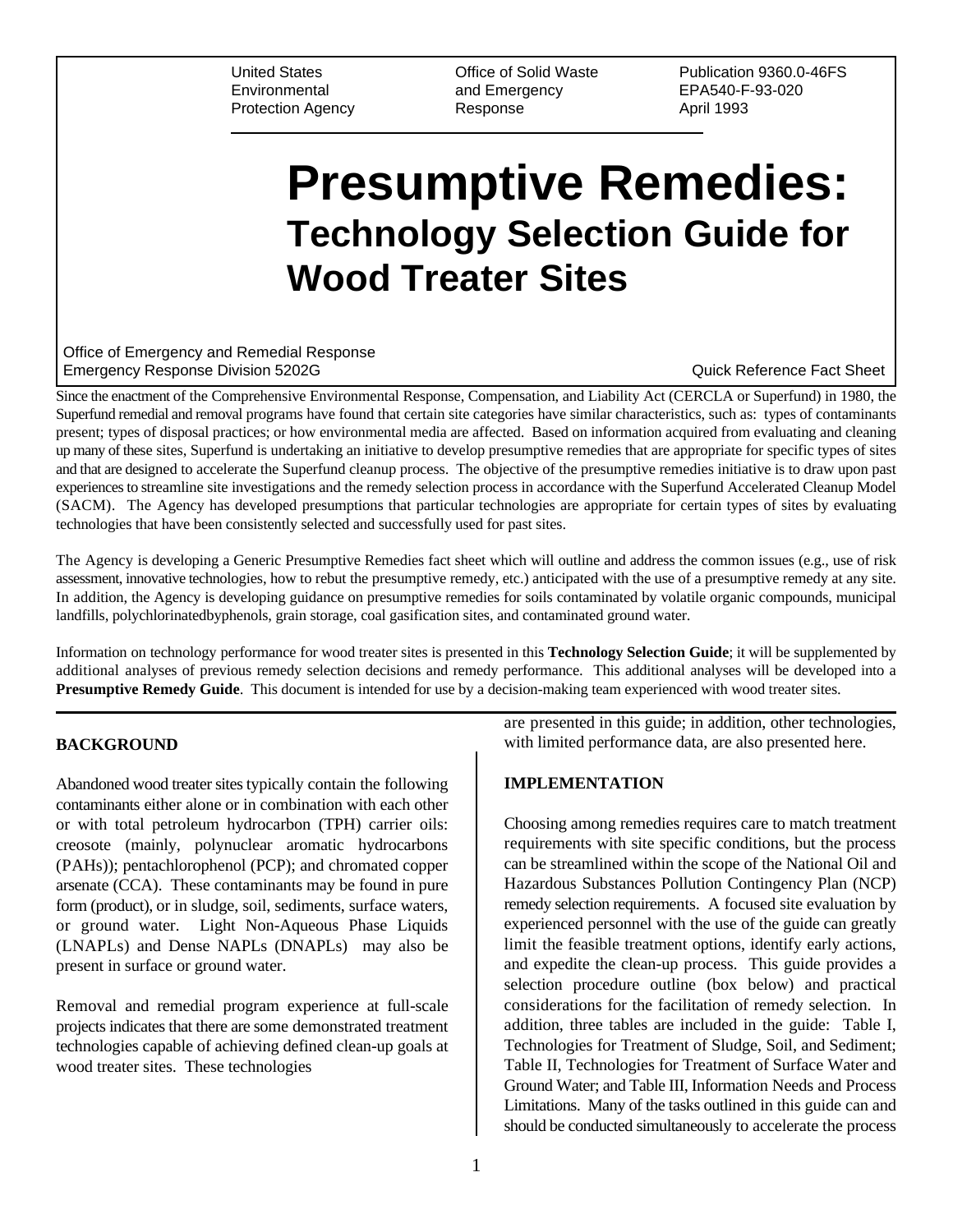and to minimize cost; however, a sequential process may be necessary at times.

# WOOD TREATER TECHNOLOGY SELECTION PROCEDURE OUTLINE

## **Site Characterization**

**A. Identify Contaminant** 

- **1. Type (i.e., CCA, PCP, creosote, or TPH)**
- **2. Alone or mixed (e.g., PCP/creosote/CCA)**
- **B.** Establish Site Screening Criteria<sup>1</sup> Based on Actual or **Anticipated Land and Water Uses**
- **C. Identify Media and Areas Needing Treatment:**
	- **1. Product (drums, tanks, or recoverable NAPLs)**
	- **2. Sludge (drums, tanks, or open or buried lagoons)**
	- **3. Soil and sediments from:**
		- **a. process areas**
		- **b. drip areas and storage areas**
		- **c. lagoon or drainage areas (on-site/off-site)**
	- **4. Surface Water**
		- **a. ponds/lagoons**
		- **b. runoff or drainage pathways**
	- **5. Ground Water**
- **D. Identify Possible Treatment Options (Tables I and II) (include treatability studies for non-demonstrated technologies)**
- **E. Determine Extent, Volume, and Level of Contamination in Each Medium and Area of Concern**
- **F. Characterize Broadly the Physical/Chemical Nature of Each Treatment Medium in View of the Possible Treatments (Table III Identifies Additional Information Needs):**
	- **1. Solids Particle Size Distribution/ pH/Total Organic Carbon (TOC)/Cation Exchange Capacity/Moisture**
	- **2. Liquids Phases/pH/TOC**
	- **3. Sludge TOC/Moisture/Pumping Characteristics**
- **G. Select Final Clean-up Goals and Treatment Levels<sup>1</sup> Considering Anticipated Land and Water Uses and the Removal Efficiencies Required to Achieve Those Levels**

## WOOD TREATER TECHNOLOGY SELECTION PROCEDURE OUTLINE (continued)

## **Treatment Selection**

- **A. Confirm the Volumes, Matrix Homogeneity and Consistency, and Contaminant Concentrations**
- **B. Evaluate On/Off-Site and Pre-Treatment Options**
- **C. Evaluate Capping/Containment Option**
- **D. Assess Excavation, Segregation, and Stockpiling**
- **E. Select Candidate Treatment Options (Tables I and II)**
- **F. Evaluate Treatment Limitations and Information Needs Using Table III**
- **G. Select Final Treatments and Perform Site Specific Treatability Studies to Obtain Design Data for Procurement Specification**

<sup>1</sup>Site Screening Criteria are operational indicators, such as action levels resulting from an exposure risk assessment for a specific land use; they trigger the need for clean-up. **Clean-up Goals** and **Treatment Levels** reflect projected exposures for particular land uses; these levels describe the suitability of a resource for its intended use.

# **PRACTICAL CONSIDERATIONS FOR FACILITATING TECHNOLOGY SELECTION**

- 1. If the product is still in original containers it should be returned to the manufacturer. Reuse of material (i.e., process liquids) and relocation of equipment to other permitted facilities should be considered. Phase separation should be conducted; water and emulsified product could be treated on site. LNAPLs and DNAPLs may or may not be recyclable depending on the purity of the recovered phase.
- 2. Where any of the principal wood treating chemicals (creosote, PCP, or CCA) can be recovered in high enough concentrations to warrant reuse in any process, recycling becomes the preferred technology. The recognized Waste Exchanges are listed in Appendix A. The alternative to reuse or recycling is to treat the material as waste along with other contaminated liquids or solids.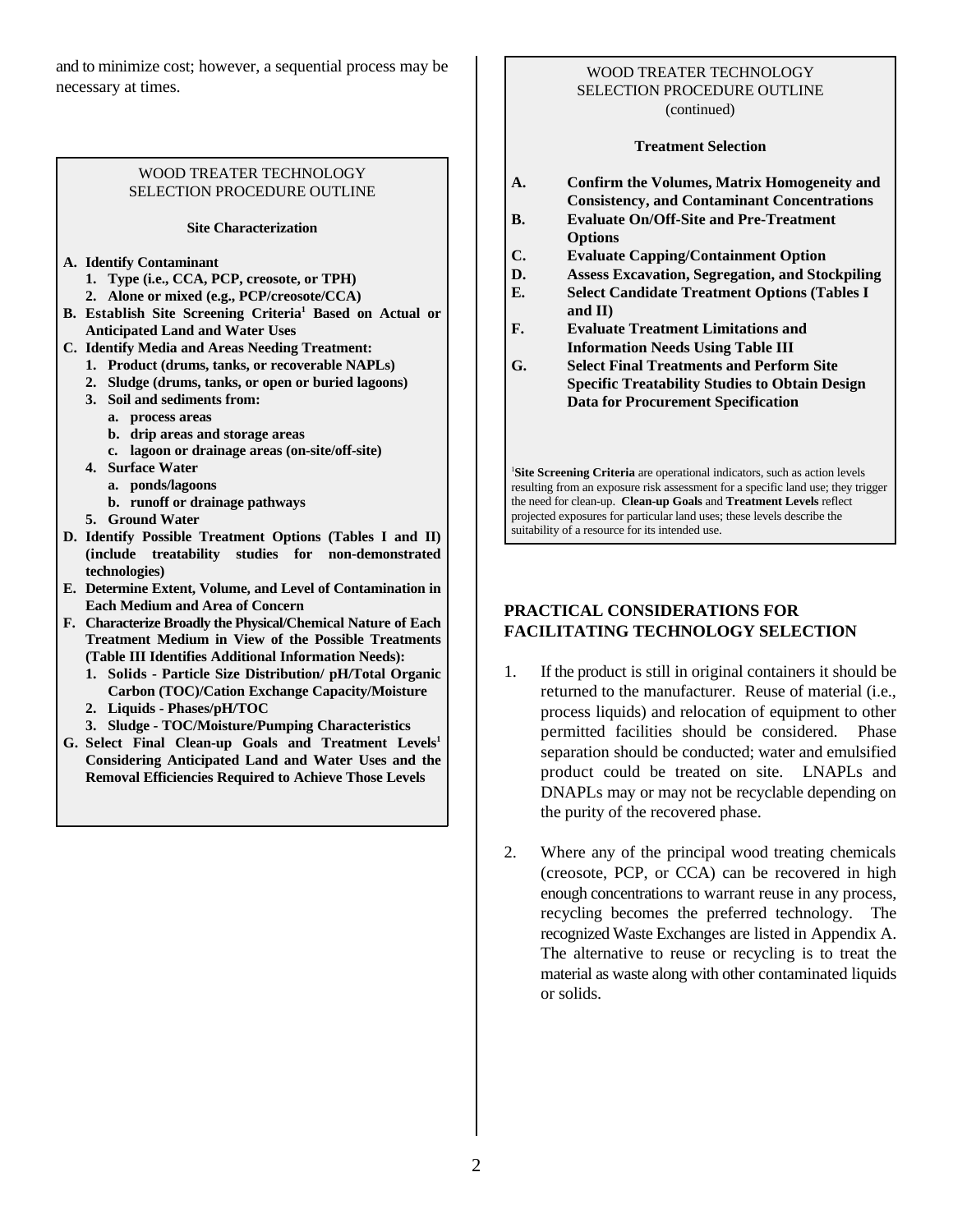- 3. If the product, (e.g., PCP), is in storage tanks, then it horizontal and vertical extent of contamination. Soil should be analyzed for cross contaminants such as and sludge characterization relevant to treatment dioxins/furans. Total pumpable and non-pumpable selection should reflect the information needs detailed sludge in tanks and drums should also be determined. in Table III.
- 4. Site characterization should proceed as a single, multi- 8. Excavation of contaminated soil should generally not taken during a single event may not require the same should be staged separately. level of data quality.
- feed for a treatment process. The technology selection treatment facility. should be evaluated for consistency with the overall
	- - 1. Fencing and security
		-
		-
		-
		- 5. Capping and containment control guidance.
		- 6. Evaluation of on-site pretreatment for off-site
	- - 1. Surface material removal (poles, tanks, buildings, components. product, etc.)
		- 2. Excavation & stockpiling
		- 3. Sizing
		- a. Screening of inert and oversized materials
			- b. Particle fractionation or hydrosieving
			- c. Debris handling
		- 4. Chemical pretreatment or Sterilization
- 6. In general, other than in processing areas and storage tanks, the highest concentrations of contaminants may be found in surface and buried waste lagoons. Contamination can migrate vertically from these lagoons to significant depths. Hydrogeologic studies may be necessary to discern such contamination and additional technologies for remediation may have to be considered.
- 7. Surface lagoons, soil areas, drip pads, and sediments should be gridded and sampled to determine the

- media sampling event whenever possible. Field be done until the final treatment technology has been screening methods should be integrated into the selected, except where it is deemed necessary to reduce sampling and analysis plan in order to accelerate an imminent hazard or to control migration. Where information gathering. Data quality objectives must possible, excavated organic and inorganic reflect the ultimate use of the results, but all samples contaminants, and high and low concentration materials
- 5. Site preparation and bulk material handling needs than 5,000 cubic yards of contaminated soil off-site require evaluation wherever soil treatment is being for disposal. Pretreatment of soil and water may be considered. Pretreatment renders a material suitable as required prior to shipment or discharge to another 9. It is usually too expensive to ship quantities of greater
	- remedy for the site. Site preparation and pretreatment 10. Circumstances may arise where capping and activities include but are not limited to the following: containment of material with relatively low toxicity and A. Site Stabilization **require careful evaluation**. mobility is an appropriate remedy. Such instances will
		- 2. Capture and treatment of runoff 11. Representative sampling and analysis for verification 3. Containment of leaking vessels of expected treatment efficiencies should be consistent 4. Use of liners and covers with accepted Superfund quality assurance/quality
	- disposal 12. Health and safety considerations enter into the B. Material Handling, Waste Segregation, and and Safety Plan (HASP). Air monitoring to support Pretreatment the HASP includes both on-site and off-site technology selection process as described in the Health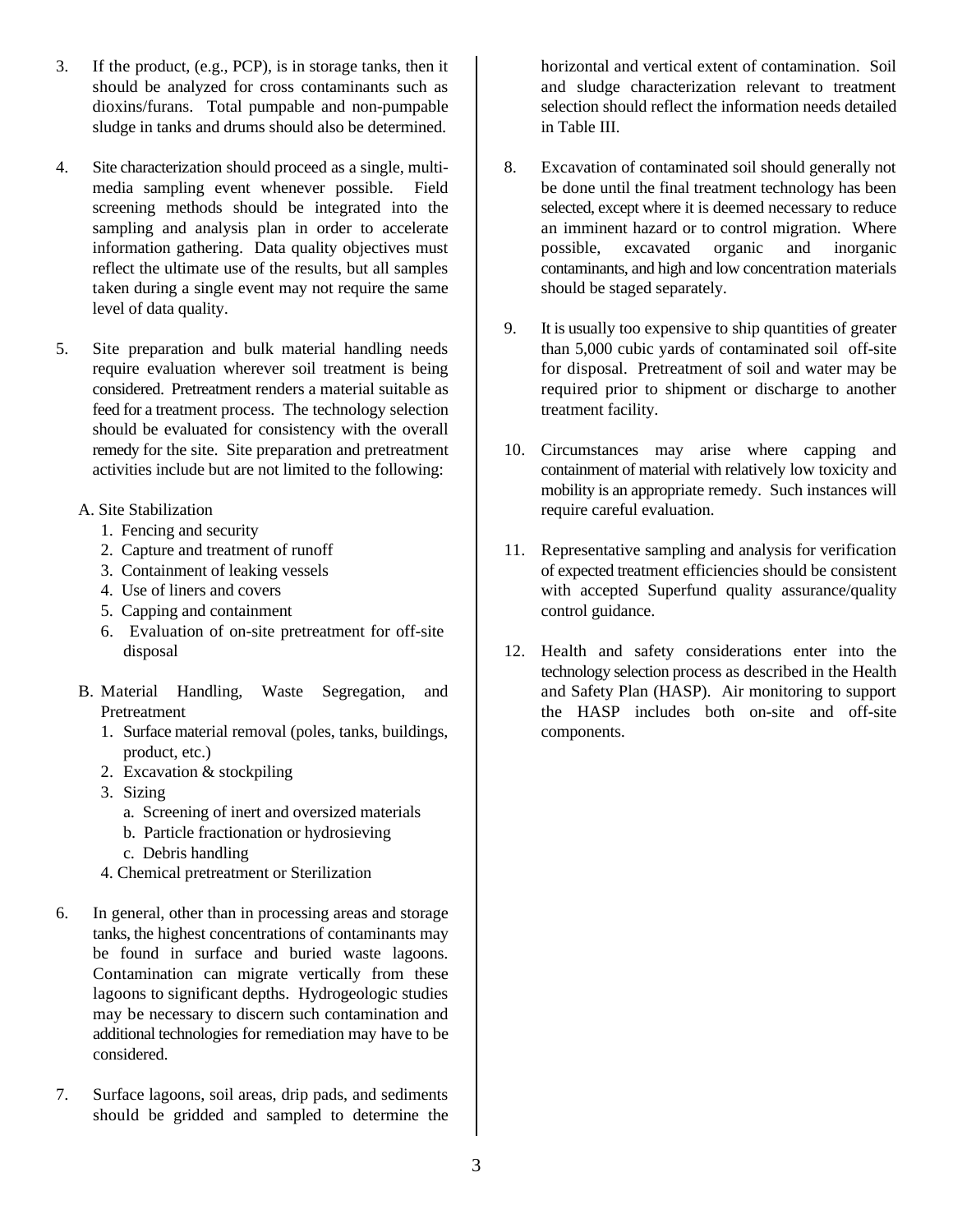# TABLE I

| Contaminant         | <b>Treatment</b><br>Technologies                                                                                                 | Treatability<br>(RREL Database) <sup>3</sup> | <b>Treatment</b><br>Trains <sup>4</sup>                                                        |
|---------------------|----------------------------------------------------------------------------------------------------------------------------------|----------------------------------------------|------------------------------------------------------------------------------------------------|
| <b>CCA</b>          | Immobilization <sup>1</sup>                                                                                                      | 80 - 90% TCLP<br>(B,P,F)                     | Soil Washing/<br>Immob <sup>2</sup>                                                            |
| <b>PCP</b>          | Incineration <sup>1</sup><br>Other Thermal<br>Treatment <sup>2</sup><br>Biotreatment <sup>2</sup><br>Dechlorination <sup>2</sup> | 90 - 99% (B,P,F)                             | Soil Washing/Bio <sup>2</sup><br>---                                                           |
| Creosote            | Incineration $1$<br>Other Thermal<br>Treatment <sup>2</sup><br>Biotreatment <sup>2</sup>                                         | 90 - 99% (B,P,F)                             | ---<br>Soil Washing/Bio <sup>2</sup>                                                           |
| $PCP + C$ reosote   | Incineration <sup>1</sup><br><b>Other Thermal</b><br>Treatment <sup>2</sup><br>Biotreatment <sup>2</sup>                         | 95 - 99% (B,P,F)                             | Soil Washing/Bio <sup>2</sup>                                                                  |
| $C$ reosote + $CCA$ | <b>NA</b>                                                                                                                        | $\overline{4}$                               | Incin/Immob Ash <sup>1</sup><br>Soil Washing/Bio/<br>Immob <sup>2</sup>                        |
| $PCP + CCA$         | NA                                                                                                                               | $\overline{4}$                               | Incin/Immob/Ash $1$<br>Soil Washing/Bio/<br>Immob <sup>2</sup><br>Dechlorin/Immob <sup>2</sup> |

# Technologies for Treatment of Sludge, Soil, and Sediment

- 1. This technology recommendation assumes that the specified treatment efficiency can be achieved for a given site; it assumes that no site-specific constraints exist.
- 2. These other technologies may warrant site-specific evaluations, RI/FSs, focused feasibility studies (FFSs), or engineering evaluations/cost analyses (EE/CAs) because they lack full-scale performance data. Site-specific conditions also may favor a subset of the major technology. Bench-scale and/or pilot studies may be necessary to refine the selection of the most appropriate specific treatment method.
- 3. Performance data are from the Risk Reduction Engineering Laboratory (RREL). The database is derived from bench scale (B), pilot scale (P), or full scale (F) demonstration projects. Dashes indicate insufficient data. The RREL is updated on a regular basis and is available through the Alternative Treatment Technology Information Center (ATTIC).
- 4. Performance efficiency for treatment trains is a function of contaminant concentration, matrix and volume. It can generally be presumed that the performance of treatment trains will equal or exceed that of the individual treatment technologies.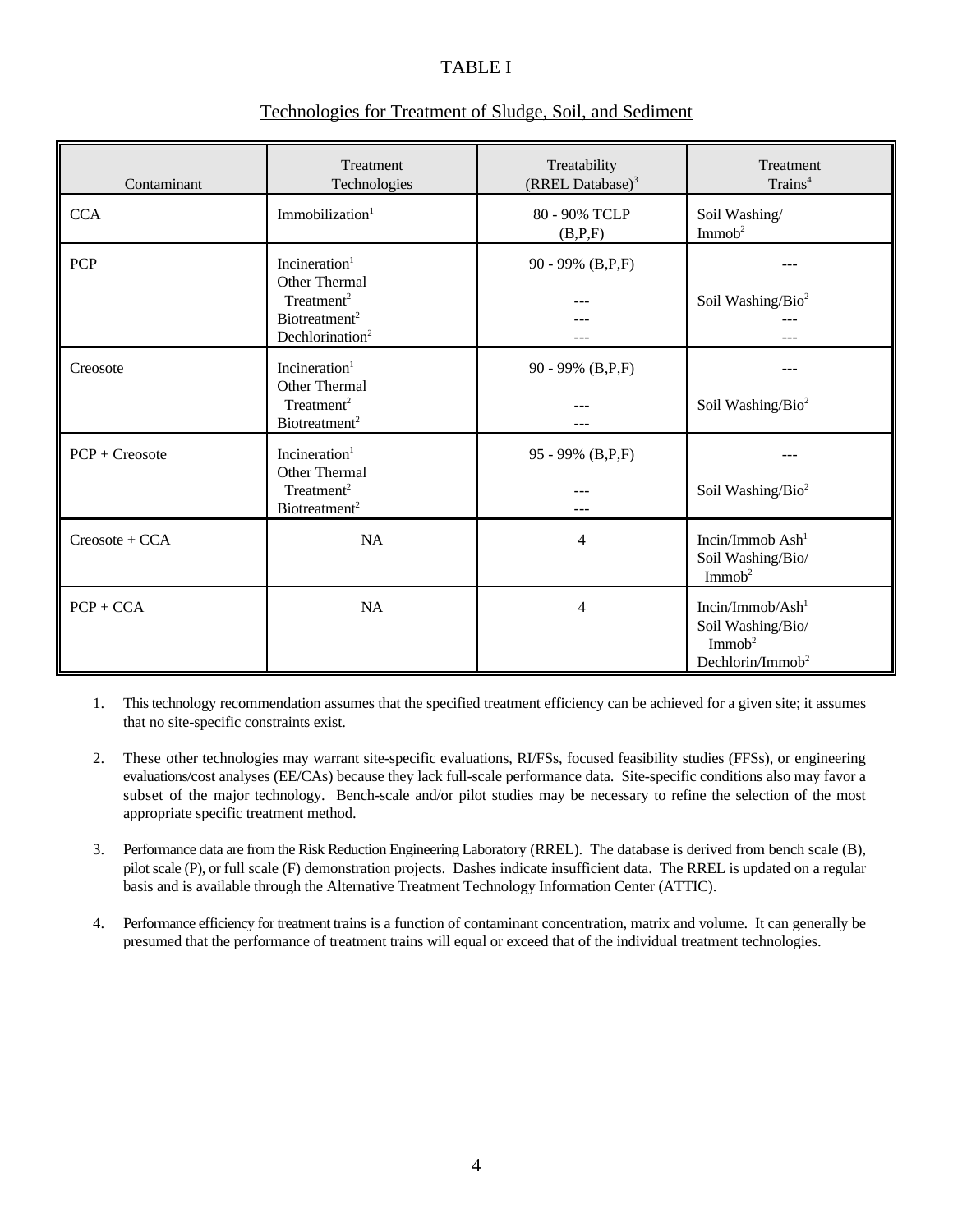# TABLE II

| Contaminant         | Treatment                                               | Treatability                | <b>Treatment</b>                                       |
|---------------------|---------------------------------------------------------|-----------------------------|--------------------------------------------------------|
|                     | Technologies                                            | (RREL Database)*            | <b>Trains</b>                                          |
| <b>CCA</b>          | Precipitation<br><b>Reverse Osmosis</b><br>Ion Exchange | 97 - 99% (B,P,F)<br>99% (P) | Precip/Immob<br>Precip/RO/Immob<br>Precip/Ion Ex/Immob |
| <b>PCP</b>          | Carbon Treatment                                        | $95 - 99\%$ (P)             | Phase Sep/Carb                                         |
|                     | <b>Biotreatment</b>                                     | 99% (B,P,F)                 | Phase Sep/Bio                                          |
|                     | Oxidation                                               | 99% (B,P)                   | Phase Sep/Oxidation                                    |
| Creosote            | <b>Carbon Treatment</b>                                 | $82 - 99\%$ (P,F)           | Phase Sep/Carb                                         |
|                     | <b>Biotreatment</b>                                     | 99% (P,F)                   | Phase Sep/Bio                                          |
|                     | Oxidation                                               | 99% (B,P)                   | Phase Sep/Oxidation                                    |
| Creosote + PCP      | <b>Carbon Treatment</b>                                 | $82 - 99\%$ (P,F)           | Phase Sep/Carb                                         |
|                     | <b>Biotreatment</b>                                     | 99% (B,P,F)                 | Phase Sep/Bio                                          |
|                     | Oxidation                                               | 99% (B,P)                   | Phase Sep/Oxidation                                    |
| $C$ reosote + $CCA$ | Carbon Treatment<br>Oxidation<br>Precipitation          |                             | Phase Sep/Treat<br>Organic/Treat Metals                |
| $PCP + CCA$         | Carbon Treatment<br>Oxidation<br>Precipitation          |                             | Phase Sep/Treat<br>Organic/Treat Metals                |

# Technologies for Treatment of Surface Water and Ground Water

KEY: Treat Organic = Carbon Treatment or Chemical  $(O_3, ClO_2, H_2O_2)$  or Ultraviolet Oxidation

Treat Metals = Reverse Osmosis or Ion Exchange or Chemical Precipitation and Immobilization of Residues

\* Performance data from the RREL (Risk Reduction Engineering Laboratory). Database is derived from bench scale (B), pilot scale (P), or full scale (F) demonstration projects. Dashes in the table indicate insufficient data.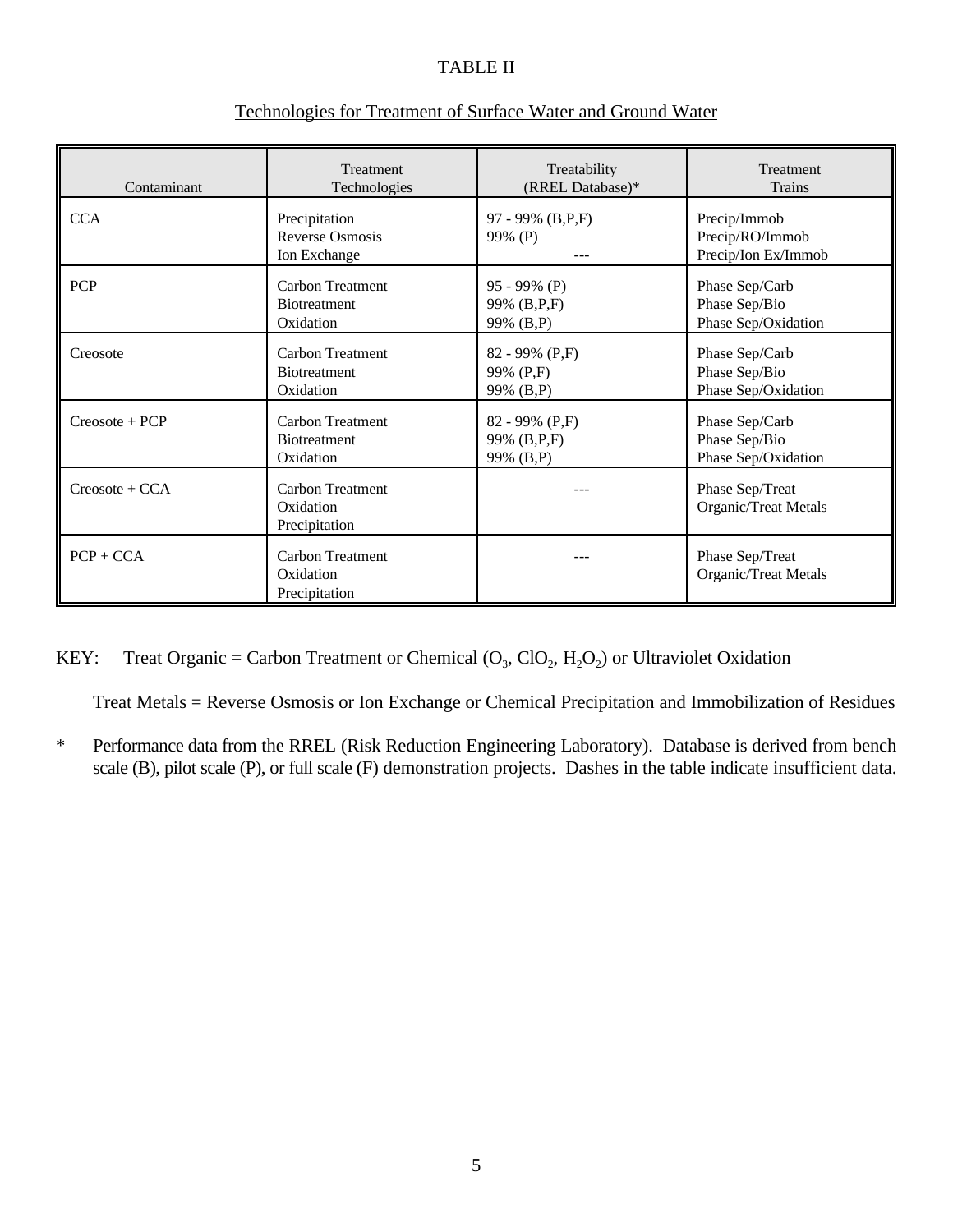# TABLE III

# Information Needs and Process Limitations

| <b>Treatment Technology</b>         | <b>Information Needs</b>                                                                                                                                                                                                                                                   | Process Constraints and Limitations                                                                                                                                                                                                                                                       |
|-------------------------------------|----------------------------------------------------------------------------------------------------------------------------------------------------------------------------------------------------------------------------------------------------------------------------|-------------------------------------------------------------------------------------------------------------------------------------------------------------------------------------------------------------------------------------------------------------------------------------------|
| Thermal Treatment -<br>Incineration | i) BTU value<br>ii) Volatile metals concs.<br>iii) Alkali metals (Na,K) concs.<br>iv) Elemental analysis (N,S,P,Cl,etc.)<br>v) Moisture content<br>vi) Pumping chars. and viscosity                                                                                        | i) High moisture content<br>ii) High alkali metals soil<br>iii) Elevated levels of mercury,<br>organic phosphorus<br>iv) Volume <3000-5000 cu. yds.                                                                                                                                       |
| Thermal Treatment -<br>Desorption   | i) Melting and boiling points<br>ii) Volatile metals concs.<br>iii) Flash points<br>iv) Elemental analysis (N,S,P,Cl,etc.)<br>v) Vapor pressures<br>vi) Optimum desorption and<br>destruction temperatures<br>vii) Moisture content                                        | i) High boiling points over 500°F<br>$(260^{\circ}C)$<br>ii) Elevated levels of halogenated<br>organics<br>iii) Presence of mercury<br>iv) Corrosivity                                                                                                                                    |
| Immobilization                      | i) TOC (oils, TPH, humic material,<br>$etc.$ )<br>ii) Grain size distribution<br>iii) Soluble salts<br>iv) Cation Exchange Capacity (CEC)                                                                                                                                  | i) TPH $>1\%$<br>ii) Humic matter <20%                                                                                                                                                                                                                                                    |
| Biotreatment -<br>In-situ           | i) Indigenous microorganisms<br>ii) Degradation rates<br>iii) Solubility<br>iv) Nutrient requirements and existing<br>conditions of pH, temp., oxygen,<br>moisture, etc.<br>v) Depth to ground water and<br>thickness of contaminated zone<br>vi) Permeability of the soil | i) Toxic metals, chlorinated<br>organics, pH outside 4.5-9,<br>limiting growth factors<br>ii) Ambient temp. below 15°C<br>iii) Short time/growth season<br>iv) Rainfall/evapotranspiration<br>rate/percolation rate ratios too high<br>or too low<br>v) Limiting initial and final concs. |
| Biotreatment -<br>Ex-situ           | i) Indigenous microorganisms<br>ii) Degradation rates<br>iii) Solubility<br>iv) Nutrient requirements and existing<br>conditions of pH, temp., oxygen,<br>moisture, etc.                                                                                                   | i) Lack of indigenous microbes<br>ii) Toxic metals, highly<br>chlorinated organics, pH<br>outside 4.5-9, limiting growth<br>factors<br>iii) See also "In-situ", above                                                                                                                     |
| Base-Catalyzed<br>Dechlorination    | i) Heavy metals conc.<br>ii) Reactivity at high pH<br>iii) Elemental analysis (N,P,S,Cl, etc.)<br>iv) Redox potential<br>v) TOC, humic material and clay content                                                                                                           | i) Heavy metals and excess soil moisture<br>(>20%) may require special treatment<br>ii) High organic and clay content may<br>extend reaction time                                                                                                                                         |
| Soil Washing                        | i) Solubilities and partition coefficients<br>ii) Grain size distribution<br>iii) TOC and humic material content<br>iv) Cation Exchange Capacity (CEC)                                                                                                                     | i) High hydrophobic TOC and humic<br>material content inhibits detergency<br>ii) > 30% silt and clay particles cancels out<br>volume reduction benefit of process<br>iii) Surfactant solutions may cause<br>operating problems                                                            |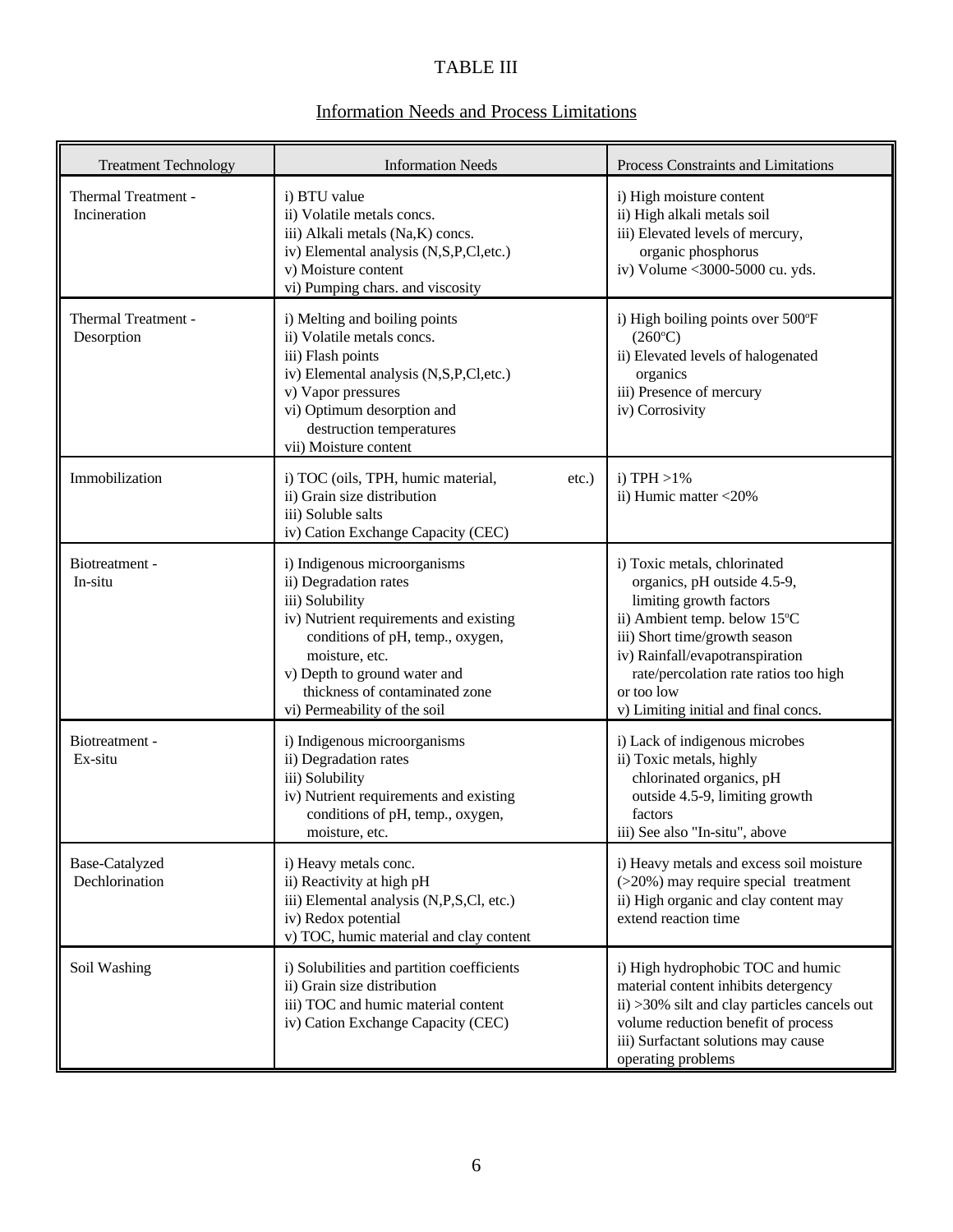# **REFERENCES**

Contaminants and Remedial Options at Wood Preserving Sites, USEPA, ORD, RREL, September 1992

Approaches for Remediation of Uncontrolled Wood Preserving Sites, EPA/625/7-90/011, USEPA Office of Environmental Research Information, Cincinnati, OH 45268, November 1990

"Creosote Contaminated Sites-Their potential for bioremediation," Environmental Science & Technology, Vol. 23, No. 10, p. 1197-1201, 1989

Superfund LDR Guide #6B, Obtaining a Soil and Debris Treatability Variance for Removal Actions, Superfund Publication 9347.3-068FS, USEPA, OSWER, September 1990

Guide for Conducting Treatability Studies Under CERCLA: Aerobic Biodegradation Remedy Screening - Interim Guidance, EPA/540/2-91/013A, USEPA, ORD, July 1991

Guide to Treatment for Hazardous Wastes at Superfund Sites, EPA/540/2-89/052, USEPA Office of Environmental Engineering and Technology Development, March 1989

Removal Program Representative Sampling Guidance, Volume 1: Soil, USEPA, OERR Publication 9360.4-10, November, 1991

Removal Program Representative Sampling Guidance, Volume 4: Hazardous Waste - Interim Final OSWER Directive Document in Preparation by USEPA, OERR, June 1992

Innovative Treatment Technologies: Overview and Guide to Information Sources, EPA/540/9-91/002, USEPA OSWER, TIO, October 1991